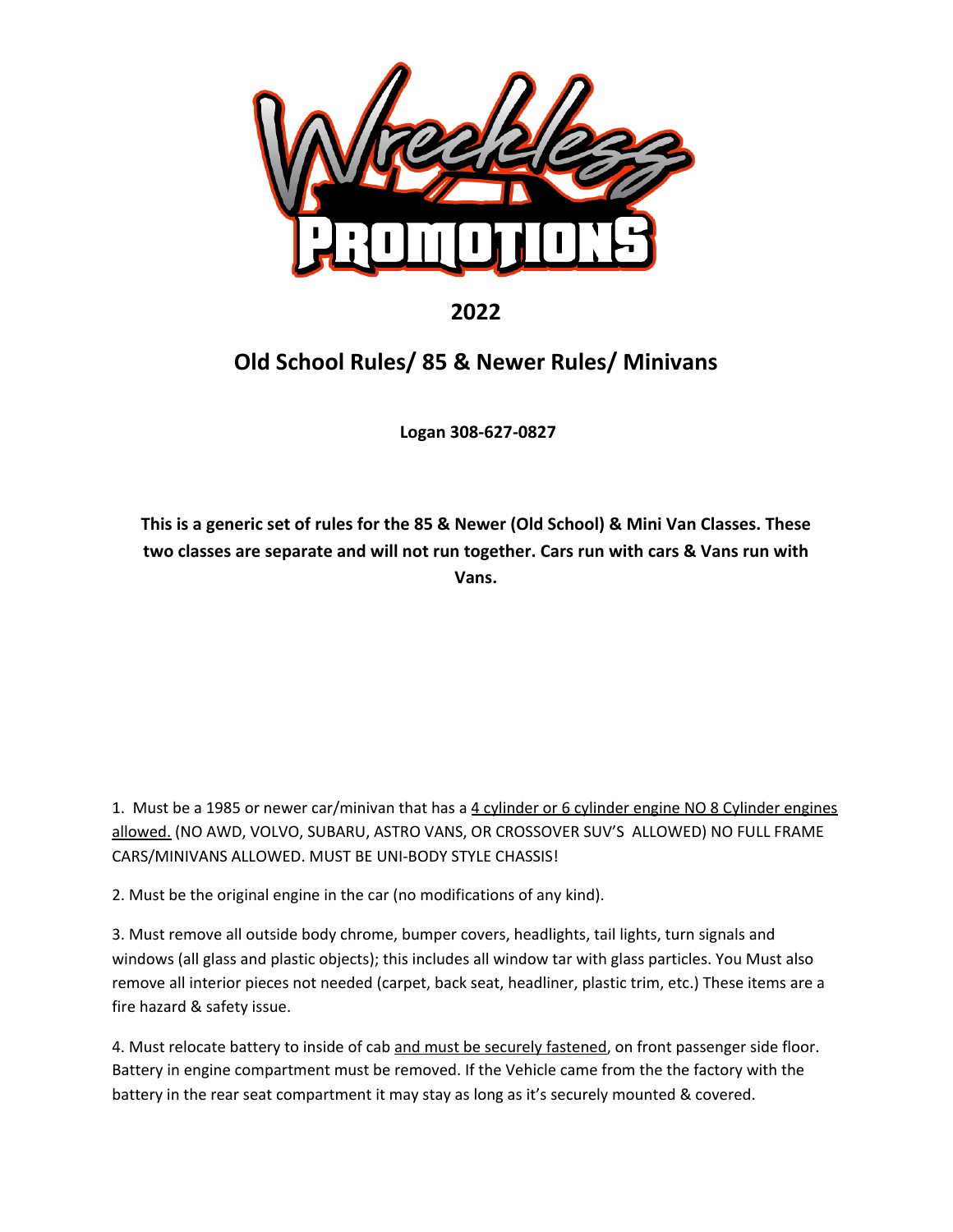5. Must **REMOVE** all air bags & air bag cylinders in driver's & passenger compartment. Along with side curtain & seat beat air bags!

6. You will be allowed to run a aftermarket or homemade fuel tank in the rear seat area. 8 gallon maximum. This aftermarket tank is allowed to be mounted on the rear floor area or off of the back seat bar. The gas tank must be made of steel, stainless steel, or aluminum (no plastic tanks allowed) you are allowed to fabricate a "gas tank protector" but must remain a minimum of 12" from the doors, 10" from the speaker deck, and 8" off the floor. You will be ALLOWED to run the factory gas tank in the car as long as it is mounted in front of the rear axle assembly, although it is highly recommended to run a aftermarket tank.

7. **You must put in a rear seat bar (mandatory) from driver's side to passenger side, behind seat. Welded or bolted (seat bar MUST be welded in if a aftermarket fuel tank is attached to it) with 3" minimum bar sizes, must have endplates on both ends (4"X 4") minimum. Rollover bar must also be used (mandatory) this rollover bar may extend on the exterior of the roof or on the inside of the roof and must run vertical and not angled forward or backward, this rollover bar can be welded or bolted to your "backseat" bar or floor tin. Rollover bar must also be welded, bolted, or #9 wired to the roof sheet metal.**

8. Front dash must remain in the car and cannot be removed.

9. Must use factory gas pedal, shifter, brakes, steering wheel. Everything must be factory for year, make, and model of car.

10. Must chain or #9 wire the doors shut in 1 spot only. Trunk and hood must be chained or #9 wired in 4 spots only. Front window opening must have chain or #9 wire in 3 spots to keep the hood from coming through window opening. HOODS MUST BE OPEN FOR INSPECTION

11. **MANDATORY** Driver's door must have one outside reinforcement safety plate (max ¼" thickness by 12" wide **minimum** & must lay flat on the door no channel iron, angle iron, or grader blades allowed) securely bolted or welded to outside of driver's door and not to exceed 6" beyond vertical door seams.

12. Must have factory rims of make, model and year of car. Must have same style of tires that came from the factory. No Trailer or Mud Tires Allowed. You are allowed two doughnut tires only. You may tube your tires but NO FOAM FILLED OR DOUBLED TIRES!

13. You must remove plastic bumper skins. **NO body shaping or square-off fenders**. May bend down hoods in the front. No Tucking of the trunk, you are allowed to completely remove the trunk lid. Notching of the rear frame is allowed but no pre-bending!

14. You will be allowed to replace the stock front bumper with a piece of 3"x3"x 3/16" thick square tube, ends of tube must be open and nothing else will be allowed inside. Tube must not exceed 6" outside of the exterior of the frame rails on both sides. This tube must remain completely straight and have no point or shape to it. This "Aftermarket" bumper can be welded on the front side of the frame rails (no